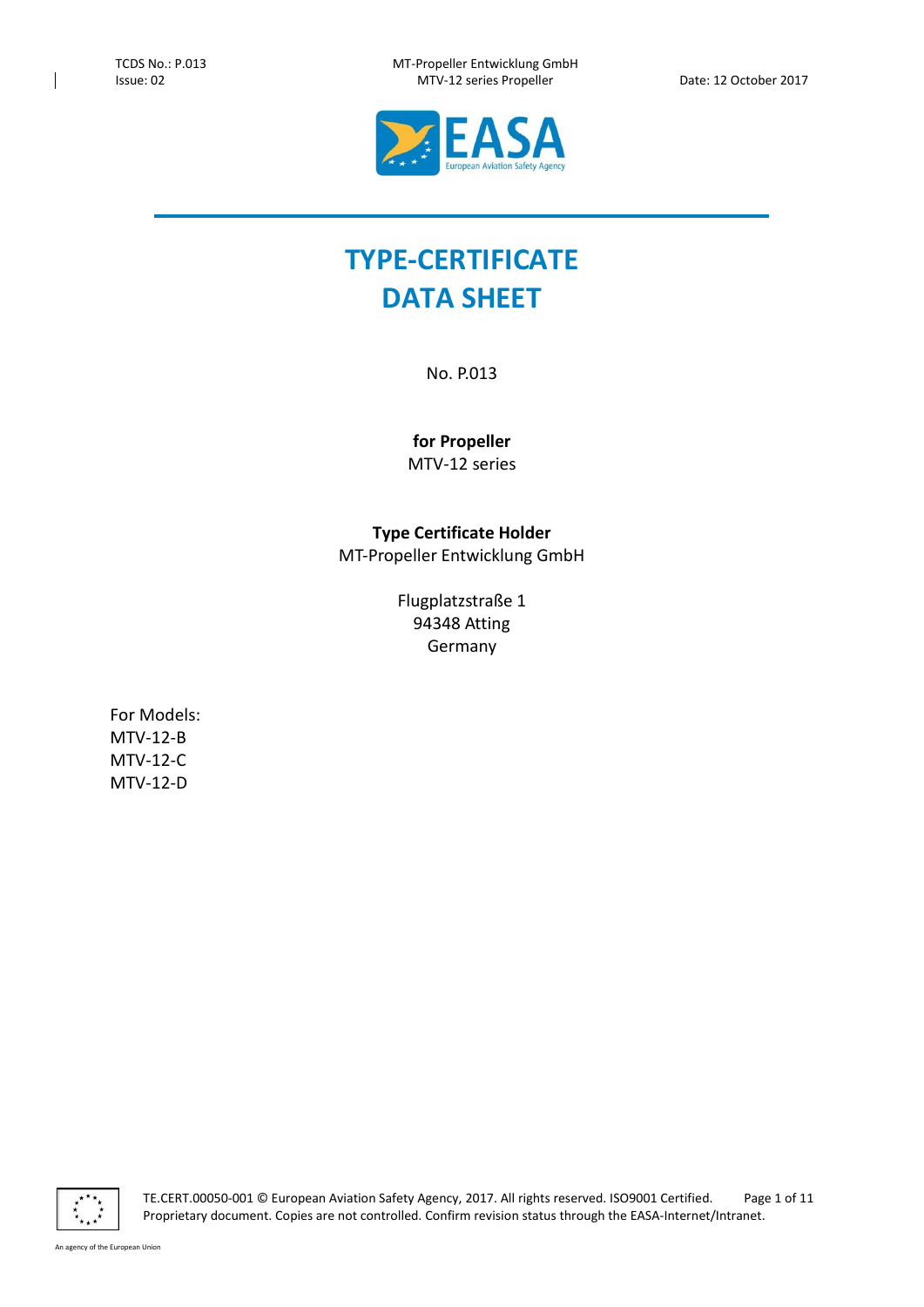Intentionally left blank



TE.CERT.00050-001 © European Aviation Safety Agency, 2017. All rights reserved. ISO9001 Certified. Page 2 of 11 Proprietary document. Copies are not controlled. Confirm revision status through the EASA-Internet/Intranet.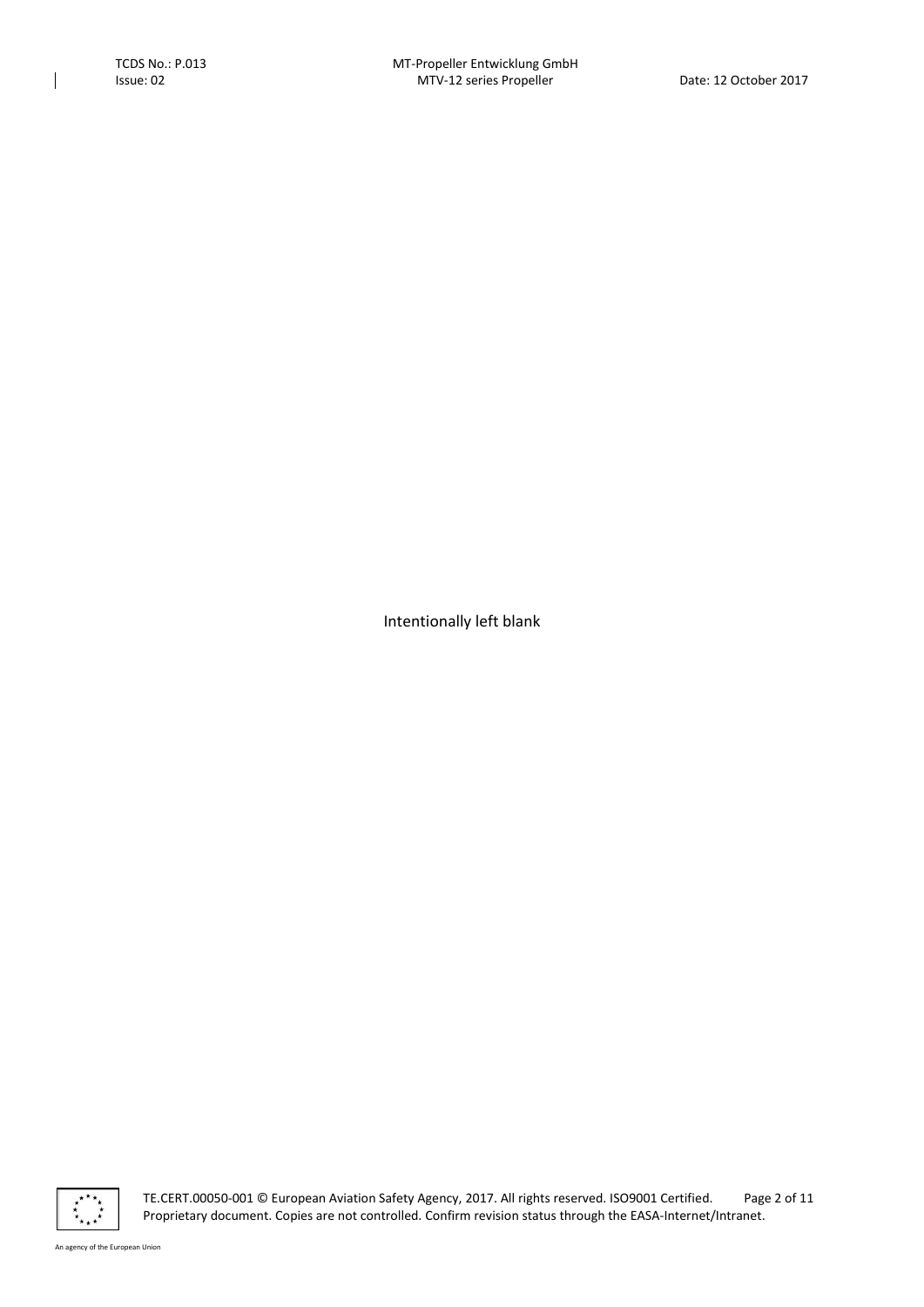## **TABLE OF CONTENTS**

| 1. Reference Date for determining the applicable airworthiness requirements:  4 |  |
|---------------------------------------------------------------------------------|--|
|                                                                                 |  |
|                                                                                 |  |
|                                                                                 |  |
|                                                                                 |  |
|                                                                                 |  |
|                                                                                 |  |
|                                                                                 |  |
|                                                                                 |  |
|                                                                                 |  |
|                                                                                 |  |
|                                                                                 |  |
|                                                                                 |  |
|                                                                                 |  |
|                                                                                 |  |
|                                                                                 |  |
|                                                                                 |  |
|                                                                                 |  |
|                                                                                 |  |
|                                                                                 |  |
|                                                                                 |  |
|                                                                                 |  |
|                                                                                 |  |
|                                                                                 |  |
|                                                                                 |  |
|                                                                                 |  |
|                                                                                 |  |
|                                                                                 |  |

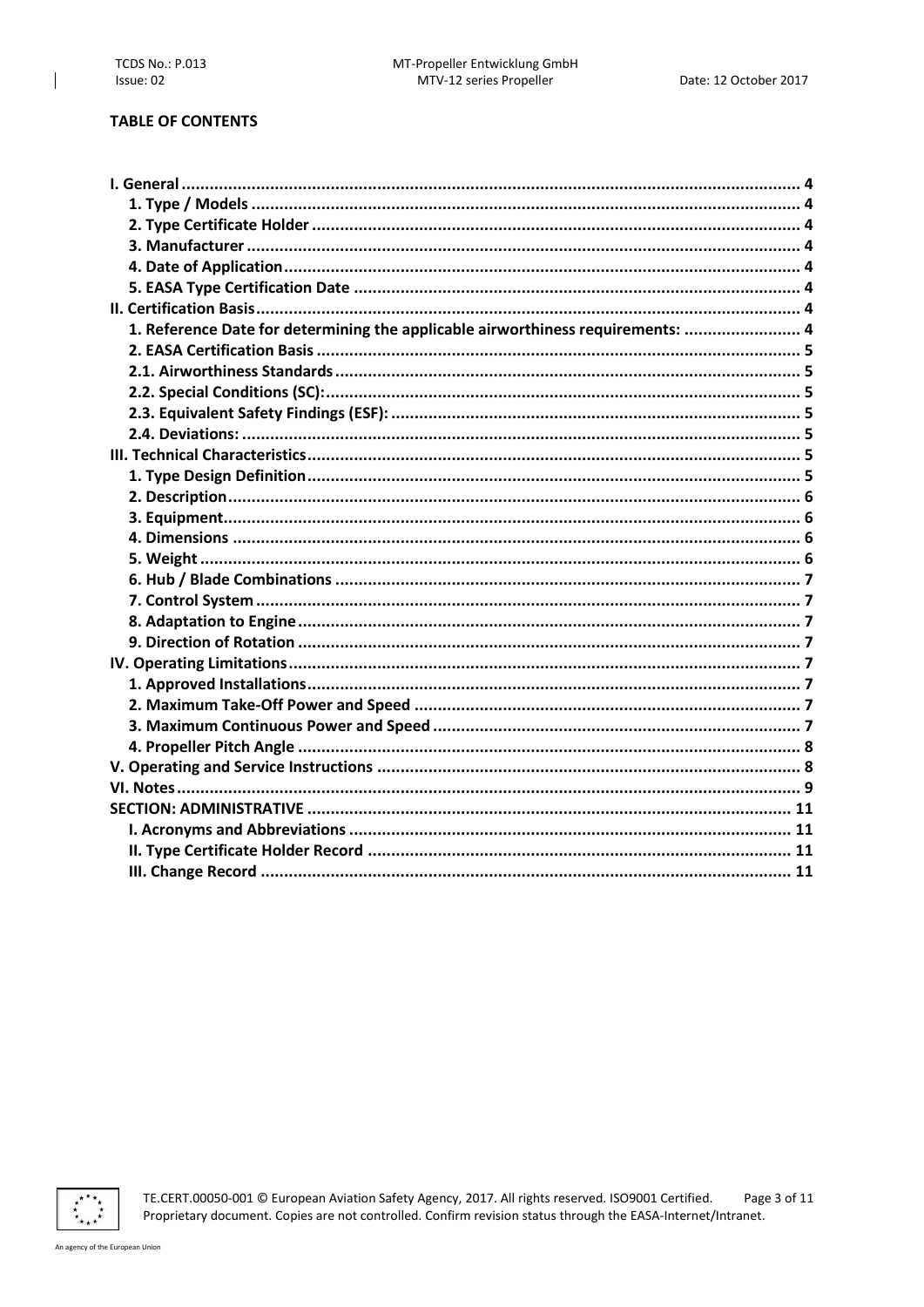## <span id="page-3-0"></span>**I. General**

## <span id="page-3-1"></span>**1. Type / Models**

MTV-12 / MTV-12-B, MTV-12-C, MTV-12-D

## <span id="page-3-2"></span>**2. Type Certificate Holder**

MT-Propeller Entwicklung GmbH Flugplatzstraße 1 94348 Atting Germany

Design Organisation Approval No.: EASA.21J.020

## <span id="page-3-3"></span>**3. Manufacturer**

MT-Propeller Entwicklung GmbH

## <span id="page-3-4"></span>**4. Date of Application**

| $MTV-12-B:$  | 03 May 1989    |
|--------------|----------------|
| $MTV-12-C$ : | 03 May 1989    |
| $MTV-12-D:$  | 05 August 1988 |

## <span id="page-3-5"></span>**5. EASA Type Certification Date**

| $MTV-12-B:$ | 30 June 1989    |
|-------------|-----------------|
| $MTV-12-C:$ | 30 June 1989    |
| $MTV-12-D:$ | 27 October 1988 |

## <span id="page-3-6"></span>**II. Certification Basis**

## <span id="page-3-7"></span>**1. Reference Date for determining the applicable airworthiness requirements:**

05 August 1988



TE.CERT.00050-001 © European Aviation Safety Agency, 2017. All rights reserved. ISO9001 Certified. Page 4 of 11 Proprietary document. Copies are not controlled. Confirm revision status through the EASA-Internet/Intranet.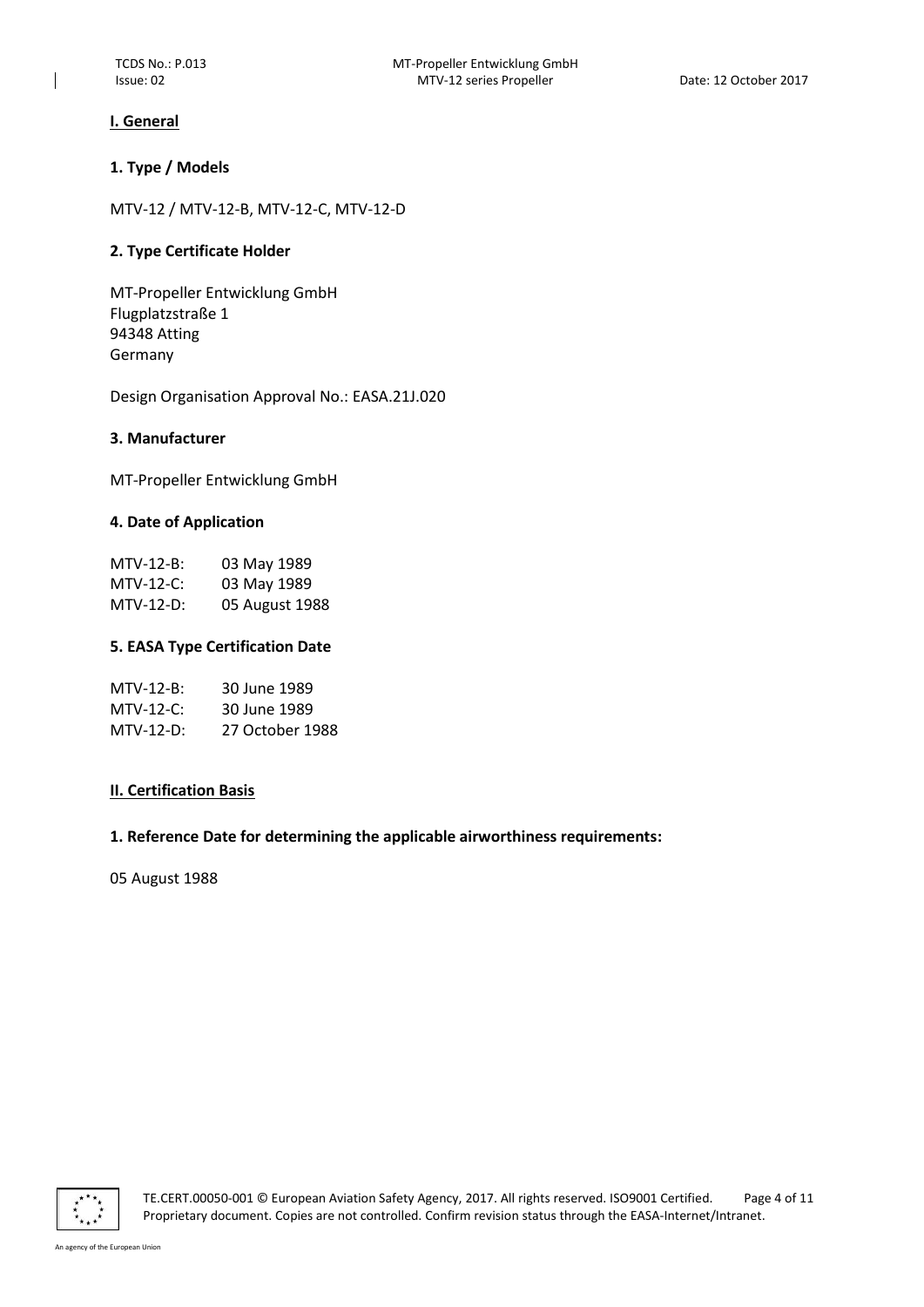## <span id="page-4-0"></span>**2. EASA Certification Basis**

## <span id="page-4-1"></span>**2.1. Airworthiness Standards**

Note:

Application was made to LBA-Germany before EASA was established. The applicable airworthiness standards were established in accordance with the rule in Germany at the time of application. Initial airworthiness standard was 14 CFR Part 35 Amendment 35-5, effective 14 October 1980. Update to 14 CFR Part 35 Amendment 35-6, effective 18 August 1990, was made on 28 August

1997 (LBA-Germany Type Certificate Data Sheet No. 32.130/67 issue 04). Update to 14 CFR Part 35 Amendment 35-7, effective 28 December 1995, was made on 08 November 2005 (EASA Type Certificate Data Sheet P.013 issue 01).

| MTV-12-B, | 14 CFR Part 35, as amended by 35-1 through 35-7, effective 28 December 1995       |
|-----------|-----------------------------------------------------------------------------------|
| MTV-12-C, | In addition, for propellers fitted with composite blades: CS-P 240, CS-P 370, and |
| MTV-12-D  | CS-P 380 initial issue, dated 24 October 2003                                     |

## <span id="page-4-2"></span>**2.2. Special Conditions (SC):**

None

## <span id="page-4-3"></span>**2.3. Equivalent Safety Findings (ESF):**

None

## <span id="page-4-4"></span>**2.4. Deviations:**

None

## <span id="page-4-5"></span>**III. Technical Characteristics**

## <span id="page-4-6"></span>**1. Type Design Definition**

The MTV-12 propeller model is defined by a main assembly drawing and associated parts list:

MTV-12-(\*1) and MTV-12-(\*1)-C "Constant Speed": Drawing No. P-199-1-() dated 16 October 1987 (\*2) Parts List No. S-023-1-() dated 26 July 1987 (\*2) Note: Since 04 April 2000 Drawing No. P-199-2-() and P-199-3-() as well as Parts Lists No. S-023-2-() and S-023-3-() have been included in P-199-1-A and S-023-1-A.

MTV-12-(\*1)-C-F "Constant Speed, Feather": Drawing No. P-551-() dated 19 August 1987 (\*2) Parts List No. S-078-() dated 19 August 1987 (\*2) Replaced by: Drawing No. P-706-() dated 13 July 2000 (\*2) Parts List No. S-122-() dated 14 July 2000 (\*2)



TE.CERT.00050-001 © European Aviation Safety Agency, 2017. All rights reserved. ISO9001 Certified. Page 5 of 11 Proprietary document. Copies are not controlled. Confirm revision status through the EASA-Internet/Intranet.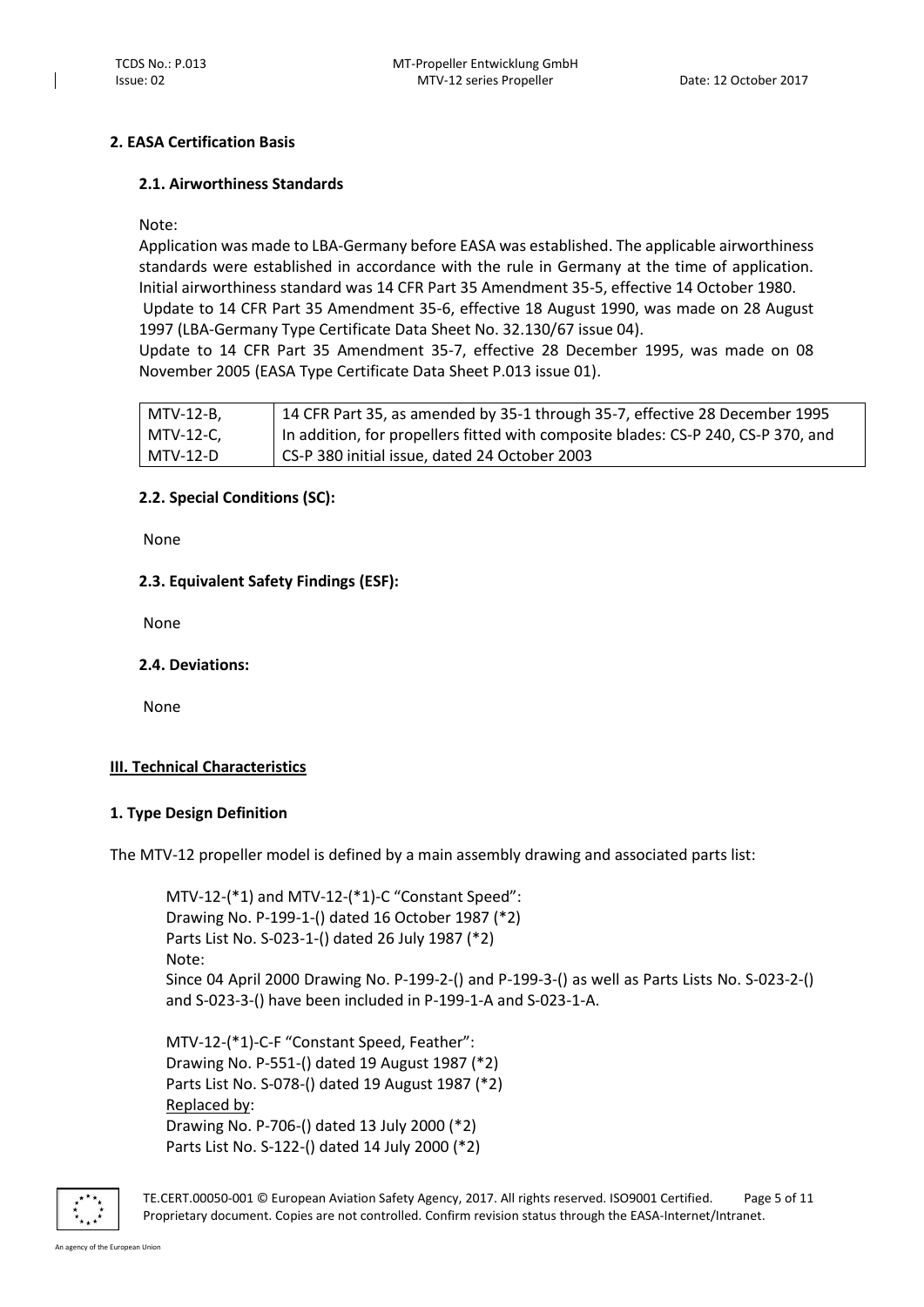MTV-12-(\*1)-C-R(M) "Constant Speed, Reverse (System Mühlbauer)": Drawing No. P-552-() dated 19 August 1987 (\*2) Parts List No. S-079-() dated 19 August 1987 (\*2)

MTV-12-(\*1)-C-F-R(M) "Constant Speed, Feather, Reverse (System Mühlbauer)": Drawing No. P-482-() dated 19 July 1996 (\*2) Parts List No. S-068-() dated 14 October 1996 (\*2)

#### Note:

| $(*1)$ | Three versions of hub flanges are available (refer to drawing): |
|--------|-----------------------------------------------------------------|
|        | $-B = AS-127-D$ , SAE No. 2 mod., $1/2$ inch bolts              |
|        | $-C = AS-127-D$ , SAE No. 2 mod., $7/16$ inch bolts             |
|        | $-D = ARP-502$ , Type 1                                         |
|        |                                                                 |

(\*2) Or later approved revision. Following a revision, the Drawing No. or the Parts List No. includes the corresponding revision letter, e.g. from P-199-1-A to P-199-1-B.

#### <span id="page-5-0"></span>**2. Description**

3-blade variable pitch propeller with a hydraulically operated blade pitch change mechanism providing the operation mode "Constant Speed", "Feather" and "Reverse". The hub is milled out of aluminium alloy. The blade materials are:

- Wooden blades: Laminated wood structure with a composite fibre cover;
- Composite blades: Series -500: Aramid Fibre Reinforced Plastics design (AFRP);

Series -600: Carbon Fibre Reinforced Plastics design (CFRP).

The leading edge of the blade is equipped with an erosion protection device. Optional equipment includes spinner and ice protection.

#### <span id="page-5-1"></span>**3. Equipment**

Spinner: refer to MT-Propeller Service Bulletin No. 13 Governor: refer to MT-Propeller Service Bulletin No. 14 Ice Protection: refer to MT-Propeller Service Bulletin No. 15

#### <span id="page-5-2"></span>**4. Dimensions**

Propeller diameter: 152 cm to 210 cm

## <span id="page-5-3"></span>**5. Weight**

Depending on Propeller-Design Configuration "Constant Speed": approx. 20 kg

| "Constant Speed, Feather":          | approx. 25 kg |
|-------------------------------------|---------------|
| "Constant Speed, Reverse":          | approx. 23 kg |
| "Constant Speed, Feather, Reverse": | approx. 28 kg |

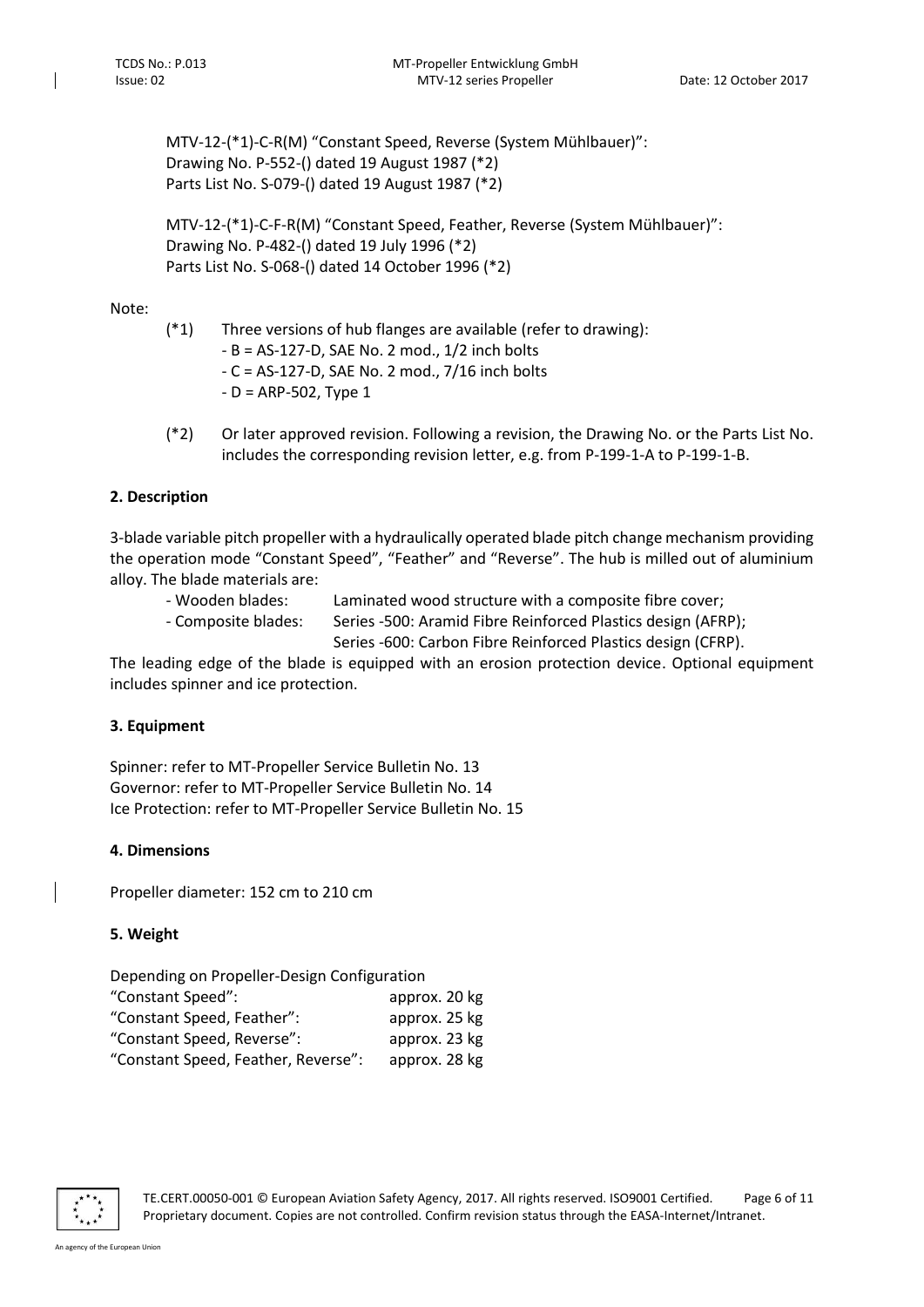#### <span id="page-6-0"></span>**6. Hub / Blade Combinations**

| $MTV-12-B$<br>MTV-12-C | Wooden Blades    | -17, -24, -30, -32, -36, -39, -40, -53, -54, -56, -57, -59, -86, -100,<br>$-101, -105, -113, -114, -115, -117, -118, -119, -130, -131, -301,$<br>$-302$ |
|------------------------|------------------|---------------------------------------------------------------------------------------------------------------------------------------------------------|
| MTV-12-D               |                  | AFRP: -517. -556                                                                                                                                        |
|                        | Composite Blades | CFRP: -617, -656                                                                                                                                        |

#### <span id="page-6-1"></span>**7. Control System**

Propeller governors as listed in MT-Propeller Service Bulletin No. 14.

#### <span id="page-6-2"></span>**8. Adaptation to Engine**

Hub flanges as identified by a letter-code in the propeller designation (see VI.5.)

#### <span id="page-6-3"></span>**9. Direction of Rotation**

Direction of rotation (viewed in flight direction) as identified by a letter-code in the propeller designation (see VI.5.)

#### <span id="page-6-4"></span>**IV. Operating Limitations**

#### <span id="page-6-5"></span>**1. Approved Installations**

The suitability of a propeller for a given aircraft/engine combination must be demonstrated within the scope of the type certification of the aircraft.

## <span id="page-6-6"></span>**2. Maximum Take-Off Power and Speed**

| Max. Take-Off Power (kW) | Max. Take-Off Speed (rpm) | Diameter (cm) |
|--------------------------|---------------------------|---------------|
| 168 kW                   | 2800 rpm                  | 152 to 192 cm |
| 224 kW                   | 2700 rpm                  | 152 to 203 cm |
| 221 kW                   | 2340 rpm                  | 152 to 210 cm |

## <span id="page-6-7"></span>**3. Maximum Continuous Power and Speed**

| Max. Cont. Power (kW) | Max. Cont. Speed (rpm) | Diameter (cm) |
|-----------------------|------------------------|---------------|
| 168 kW                | 2800 rpm               | 152 to 192 cm |
| 224 kW                | 2700 rpm               | 152 to 203 cm |
| 202 kW                | 2340 rpm               | 152 to 210 cm |



TE.CERT.00050-001 © European Aviation Safety Agency, 2017. All rights reserved. ISO9001 Certified. Page 7 of 11 Proprietary document. Copies are not controlled. Confirm revision status through the EASA-Internet/Intranet.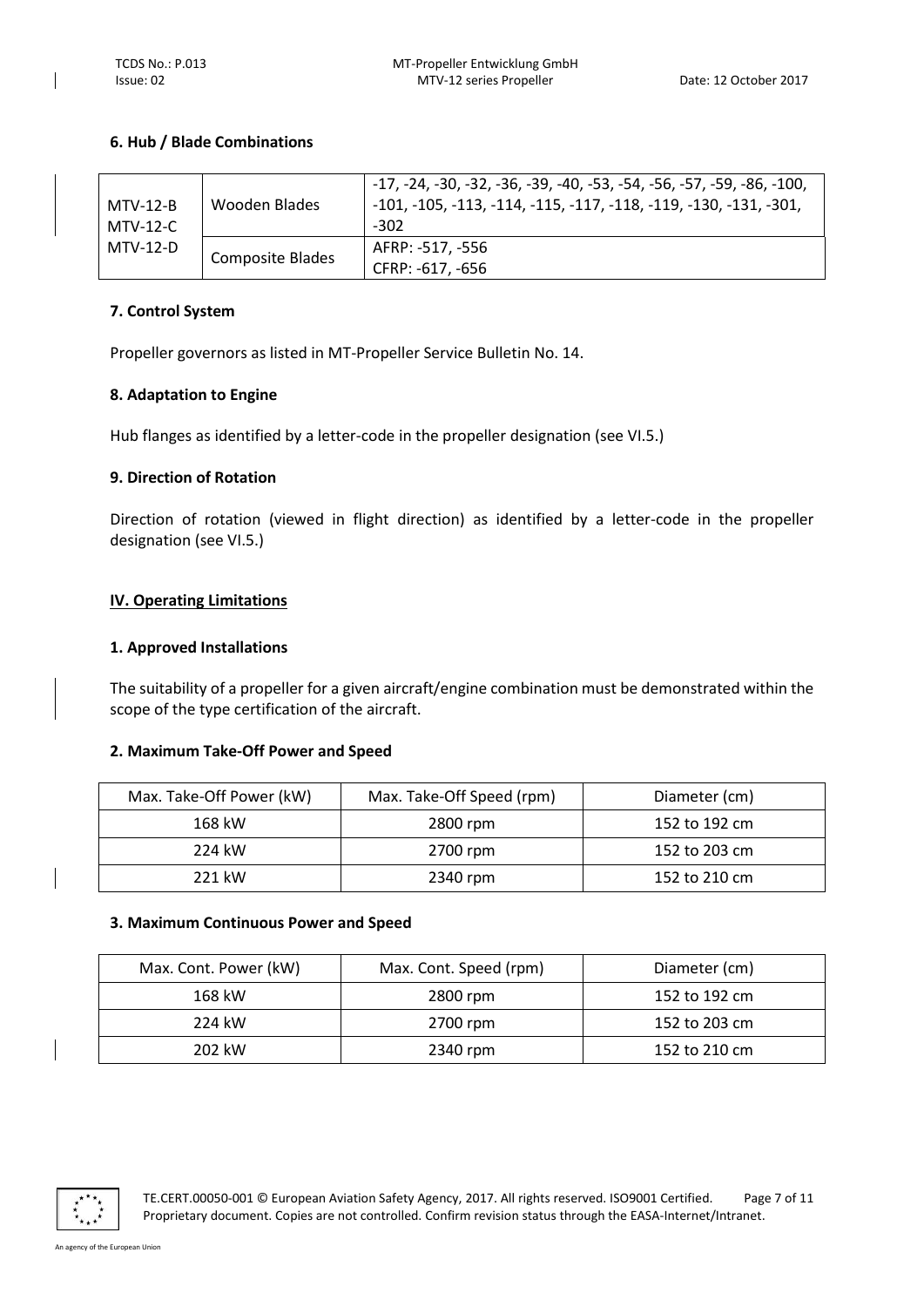## <span id="page-7-0"></span>**4. Propeller Pitch Angle**

From -20° up to +86° measured at 75% radius station

## <span id="page-7-1"></span>**V. Operating and Service Instructions**

| <b>Manuals</b>                                                          |                   |
|-------------------------------------------------------------------------|-------------------|
| Operation and Installation Manual for hydraulically controlled variable |                   |
| pitch propeller                                                         | No. $E-124$ $(*)$ |
| MTV-12-( ), MTV-12-( )-C, MTV-12-( )-C-F                                |                   |
| Operation and Installation Manual for reversible hydraulically          |                   |
| controlled variable pitch propeller; Reverse-Systems (M)                | No. E-504 (*)     |
| MTV-12-()-C-R(M), MTV-12-()-C-F-R(M)                                    |                   |

| Instructions for Continued Airworthiness (ICA)                          |                              |
|-------------------------------------------------------------------------|------------------------------|
| Operation and Installation Manual for hydraulically controlled variable |                              |
| pitch propeller                                                         | No. $E-124$ $(*)$            |
| MTV-12-(), MTV-12-()-C, MTV-12-()-C-F                                   |                              |
| Operation and Installation Manual for reversible hydraulically          |                              |
| controlled variable pitch propeller; Reverse-Systems (M)                | No. E-504 $(*)$              |
| MTV-12-()-C-R(M), MTV-12-()-C-F-R(M)                                    |                              |
| Overhaul Manual and Parts List for hydraulically controlled variable    |                              |
| pitch propeller                                                         | No. E-220 (*)                |
| MTV-12-(), MTV-12-()-C, MTV-12-()-C-F                                   |                              |
| Overhaul Manual and Parts List for reversible hydraulically controlled  |                              |
| variable pitch propeller; Reverse-Systems (M)                           | No. E-519 (*)                |
| MTV-12-()-C-R(M), MTV-12-()-C-F-R(M)                                    |                              |
| <b>Overhaul Manual for Composite Blades</b>                             |                              |
| (also applicable to wooden blades)                                      | No. E-1290 (*)               |
| <b>Standard Practice Manual</b>                                         | No. E-808 (*)                |
| Service Bulletins, Service Letters, Service Instructions                | As published by MT-Propeller |
| $1 * 1 - 1 - 1 - 1 - 1 - 1 - 1 - 1$                                     |                              |

(\*) latest revision of

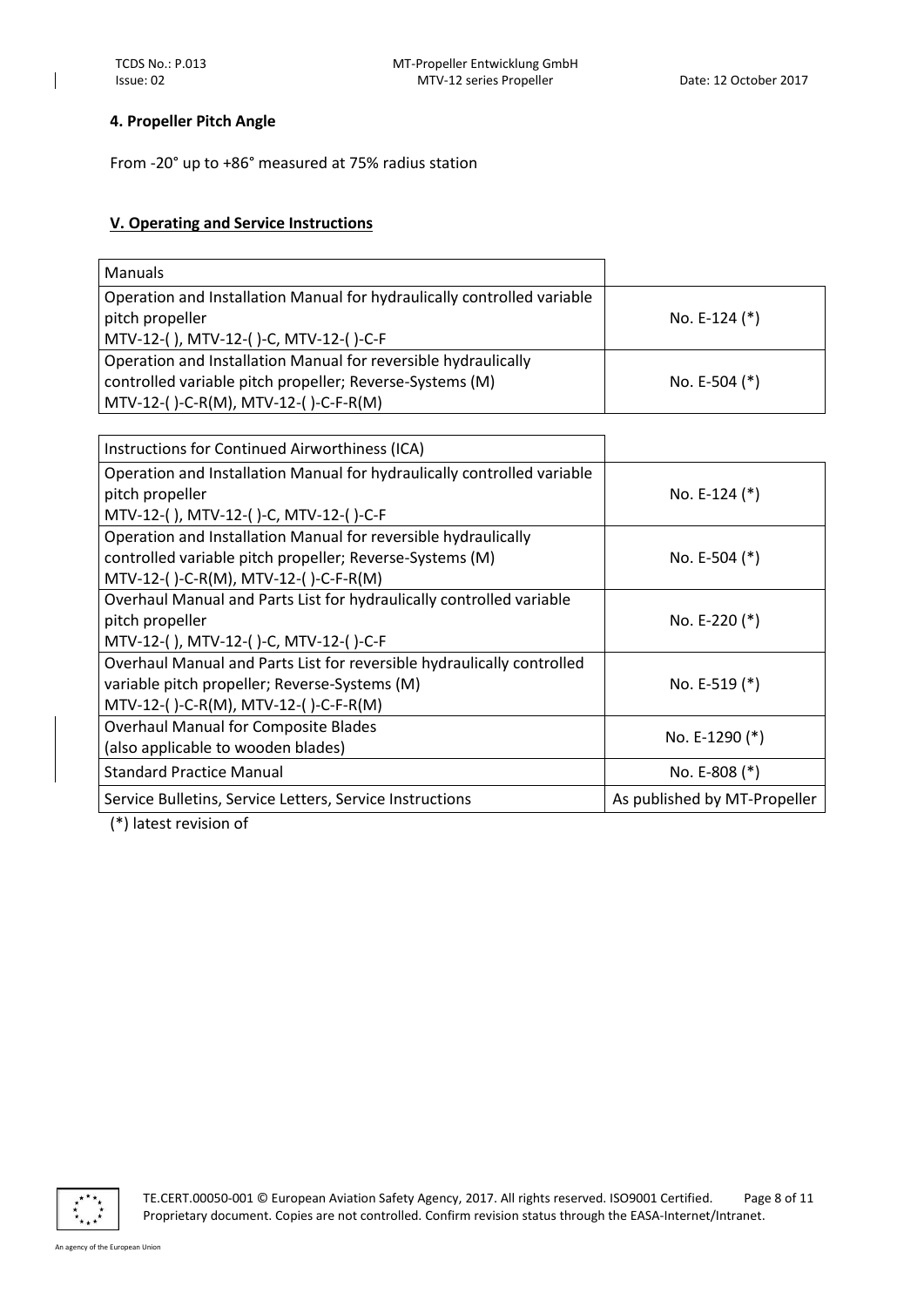#### <span id="page-8-0"></span>**VI. Notes**

1. The EASA approved Airworthiness Limitations Section of the Instructions for Continued Airworthiness is published in the applicable "Operation, Installation and Maintenance Manual" document, chapter 10.0 "Airworthiness Limitations Section". This ALS section is empty because no life limit is necessary for these models.

2. Some models of this propeller can incorporate a start pitch lock which may prevent propeller feathering below a given propeller speed.

3. The overhaul intervals recommended by the manufacturer are listed in MT-Propeller Service Bulletin No. 1.

4. EASA Type Certificate and Type Certificate Data Sheet No. P.013 replace LBA-Germany Type Certificate and Type Certificate Data Sheet No. 32.130/67.

5. Propeller designation system:

| Hub |  |  |  |  |  |  |  | / Blade |                                                      |  |  |
|-----|--|--|--|--|--|--|--|---------|------------------------------------------------------|--|--|
|     |  |  |  |  |  |  |  |         | MT V - 12 - () () () () () () () / () () 203 - 56 () |  |  |
|     |  |  |  |  |  |  |  |         | 1 2 3 4 5 6 7 8 9 / 1 2 3 4 5                        |  |  |

Hub

- 1 MT-Propeller Entwicklung GmbH
- 2 Variable pitch propeller
- 3 Identification of propeller type
- 4 Letter code for flange type: - B = AS-127-D, SAE No. 2 mod., 1/2 inch bolts - C = AS-127-D, SAE No. 2 mod., 7/16 inch bolts  $-D = ARP-502$ , Type 1

# 5 Letter code for counterweights: - blank = no or small counterweights for pitch change forces to decrease pitch - C = counterweights for pitch change forces to increase pitch

- 6 Letter code for feather provision: - blank = no feather position possible - F = feather position allowed
- 7 Letter code for reverse provision:
	- blank = no reverse position possible
		- R = reverse position allowed



TE.CERT.00050-001 © European Aviation Safety Agency, 2017. All rights reserved. ISO9001 Certified. Page 9 of 11 Proprietary document. Copies are not controlled. Confirm revision status through the EASA-Internet/Intranet.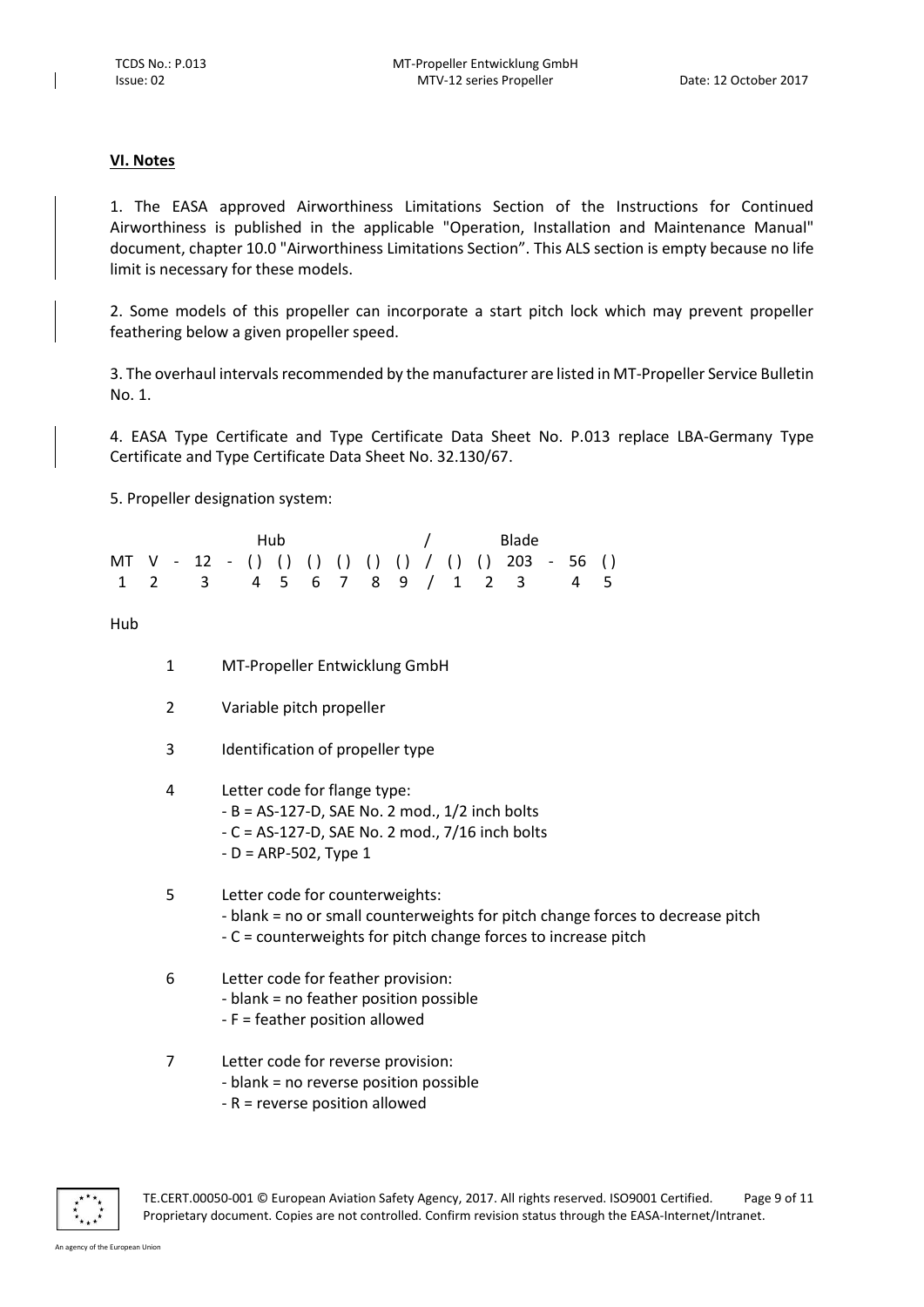- 8 Letter code for reversing system: - M = System Mühlbauer
- 9 Letter code for hub design changes:
	- small letter for changes which do not affect interchangeability
	- capital letter for changes which affect interchangeability

#### Blade

- 1 Letter code for position of pitch change pin:
	- blank = pin position for pitch change forces to decrease pitch
	- C = pin position for pitch change forces to increase pitch
	- CF = pin position to allow feather; pitch change forces to increase pitch
	- CR = pin position to allow reverse; pitch change forces to increase pitch
	- CFR = pin position to feather and reverse; pitch change forces to increase pitch
- 2 Letter code for direction of rotation and installation:
	- blank = right-hand tractor
	- RD = right-hand pusher
	- L = left-hand tractor
	- LD = left-hand pusher
- 3 Propeller diameter in cm
- 4 Identification of blade design
- 5 Letter code for blade design changes:
	- small letter for changes which do not affect interchangeability of blade set
	- capital letter for changes which affect interchangeability of blade set